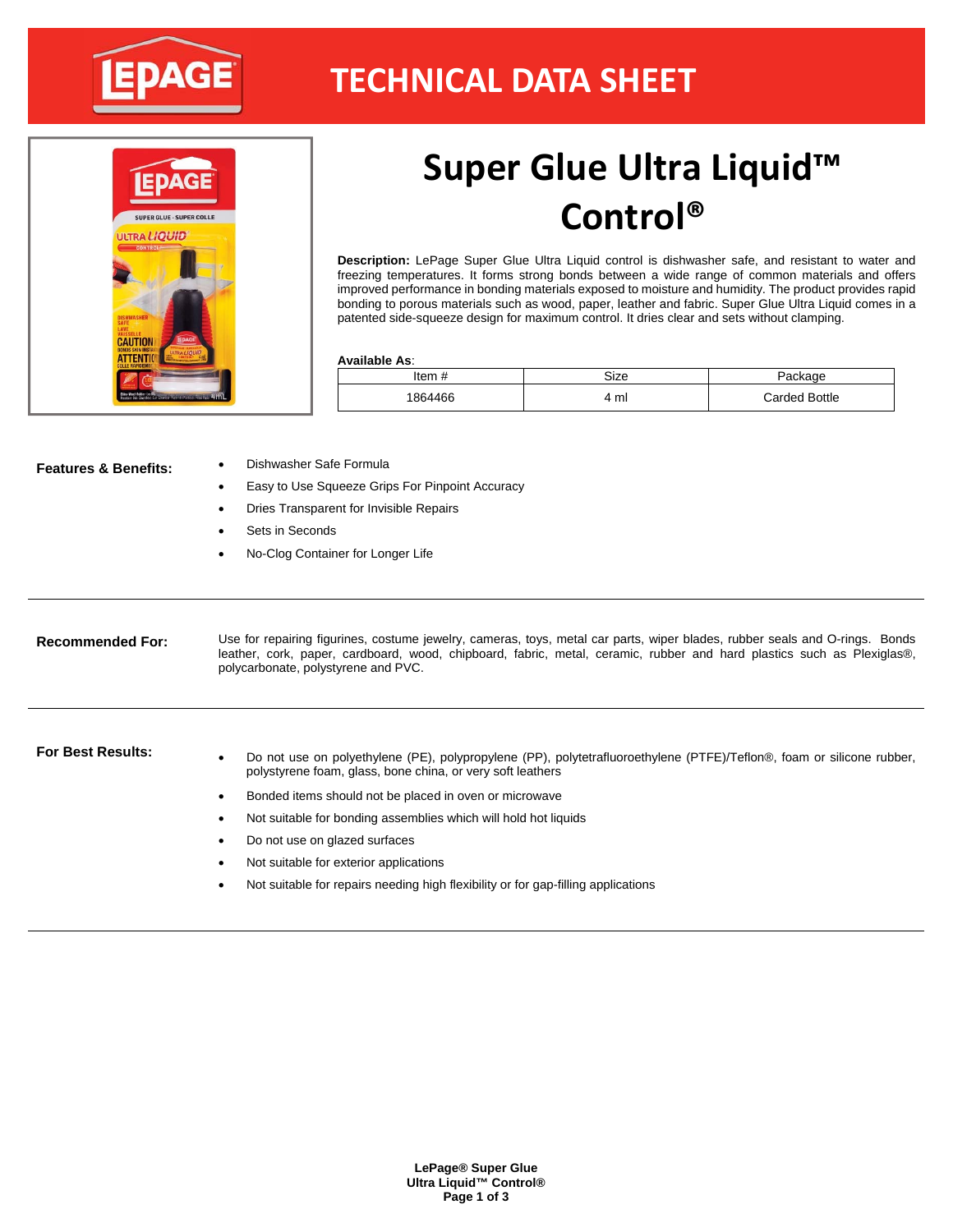|--|--|--|

## **TECHNICAL DATA SHEET**

| <b>Typical Uncured</b><br><b>Physical Properties:</b>  | Color:                                                                                                                                                                                                                                                                                                                                                                                                                                                                                                                                                                                                                                                                                                                                                                              | <b>Clear and Colorless</b>                                                                                                                                                                                                                                                                                                                                                                                                                                                                                                      |                                                 |
|--------------------------------------------------------|-------------------------------------------------------------------------------------------------------------------------------------------------------------------------------------------------------------------------------------------------------------------------------------------------------------------------------------------------------------------------------------------------------------------------------------------------------------------------------------------------------------------------------------------------------------------------------------------------------------------------------------------------------------------------------------------------------------------------------------------------------------------------------------|---------------------------------------------------------------------------------------------------------------------------------------------------------------------------------------------------------------------------------------------------------------------------------------------------------------------------------------------------------------------------------------------------------------------------------------------------------------------------------------------------------------------------------|-------------------------------------------------|
|                                                        | Appearance:                                                                                                                                                                                                                                                                                                                                                                                                                                                                                                                                                                                                                                                                                                                                                                         | Liquid                                                                                                                                                                                                                                                                                                                                                                                                                                                                                                                          |                                                 |
|                                                        | Base:                                                                                                                                                                                                                                                                                                                                                                                                                                                                                                                                                                                                                                                                                                                                                                               | Ethyl cyanoacrylate                                                                                                                                                                                                                                                                                                                                                                                                                                                                                                             |                                                 |
|                                                        | Odor:                                                                                                                                                                                                                                                                                                                                                                                                                                                                                                                                                                                                                                                                                                                                                                               | Sharp, irritating (use in a well-ventilated area)                                                                                                                                                                                                                                                                                                                                                                                                                                                                               |                                                 |
|                                                        | <b>Specific Gravity:</b>                                                                                                                                                                                                                                                                                                                                                                                                                                                                                                                                                                                                                                                                                                                                                            | 1.05                                                                                                                                                                                                                                                                                                                                                                                                                                                                                                                            |                                                 |
|                                                        | Flash Point:                                                                                                                                                                                                                                                                                                                                                                                                                                                                                                                                                                                                                                                                                                                                                                        | 80°C (176°F) to 93.4°C (200°F)                                                                                                                                                                                                                                                                                                                                                                                                                                                                                                  |                                                 |
|                                                        | <b>VOC Content:</b>                                                                                                                                                                                                                                                                                                                                                                                                                                                                                                                                                                                                                                                                                                                                                                 | <2% by weight                                                                                                                                                                                                                                                                                                                                                                                                                                                                                                                   | <b>CARB</b>                                     |
|                                                        |                                                                                                                                                                                                                                                                                                                                                                                                                                                                                                                                                                                                                                                                                                                                                                                     | $<$ 20 g/l                                                                                                                                                                                                                                                                                                                                                                                                                                                                                                                      | SCAQMD rule 1168                                |
|                                                        | Shelf Life:                                                                                                                                                                                                                                                                                                                                                                                                                                                                                                                                                                                                                                                                                                                                                                         | From date of manufacture (unopened) :<br>30 months<br>18 months                                                                                                                                                                                                                                                                                                                                                                                                                                                                 | Stored at 2-8°C<br>Stored at 20°C               |
|                                                        | Lot Code Explanation:                                                                                                                                                                                                                                                                                                                                                                                                                                                                                                                                                                                                                                                                                                                                                               | <b>YDDDXX</b>                                                                                                                                                                                                                                                                                                                                                                                                                                                                                                                   |                                                 |
|                                                        | Printed on bottom of tube                                                                                                                                                                                                                                                                                                                                                                                                                                                                                                                                                                                                                                                                                                                                                           | Y= Last digit of year of manufacture<br><b>DDD</b> = Day of manufacture based on 365 days in a year<br>$XX = Disregard$                                                                                                                                                                                                                                                                                                                                                                                                         |                                                 |
|                                                        |                                                                                                                                                                                                                                                                                                                                                                                                                                                                                                                                                                                                                                                                                                                                                                                     | Example: $4061 = 61^{st}$ day of 2014 = March 2, 2014                                                                                                                                                                                                                                                                                                                                                                                                                                                                           |                                                 |
|                                                        |                                                                                                                                                                                                                                                                                                                                                                                                                                                                                                                                                                                                                                                                                                                                                                                     |                                                                                                                                                                                                                                                                                                                                                                                                                                                                                                                                 |                                                 |
| <b>Typical Application</b><br><b>Properties:</b>       | Application Temperature:                                                                                                                                                                                                                                                                                                                                                                                                                                                                                                                                                                                                                                                                                                                                                            | Apply above 10°C (50°F)                                                                                                                                                                                                                                                                                                                                                                                                                                                                                                         |                                                 |
|                                                        | <b>Fixture Time:</b>                                                                                                                                                                                                                                                                                                                                                                                                                                                                                                                                                                                                                                                                                                                                                                | 10-30 seconds*                                                                                                                                                                                                                                                                                                                                                                                                                                                                                                                  |                                                 |
|                                                        | Handling Time:                                                                                                                                                                                                                                                                                                                                                                                                                                                                                                                                                                                                                                                                                                                                                                      | Leave undisturbed for at least 10 minutes.                                                                                                                                                                                                                                                                                                                                                                                                                                                                                      |                                                 |
|                                                        |                                                                                                                                                                                                                                                                                                                                                                                                                                                                                                                                                                                                                                                                                                                                                                                     | For best results, allow full bond strength to develop overnight before handling.                                                                                                                                                                                                                                                                                                                                                                                                                                                |                                                 |
|                                                        | Cure Time:                                                                                                                                                                                                                                                                                                                                                                                                                                                                                                                                                                                                                                                                                                                                                                          | 12 to 24 hours*                                                                                                                                                                                                                                                                                                                                                                                                                                                                                                                 |                                                 |
|                                                        |                                                                                                                                                                                                                                                                                                                                                                                                                                                                                                                                                                                                                                                                                                                                                                                     | *Times are dependent on temperature, humidity, porosity of surface bonded and amount of<br>adhesive used                                                                                                                                                                                                                                                                                                                                                                                                                        |                                                 |
|                                                        |                                                                                                                                                                                                                                                                                                                                                                                                                                                                                                                                                                                                                                                                                                                                                                                     |                                                                                                                                                                                                                                                                                                                                                                                                                                                                                                                                 |                                                 |
| <b>Typical Cured</b><br><b>Performance Properties:</b> | Color:                                                                                                                                                                                                                                                                                                                                                                                                                                                                                                                                                                                                                                                                                                                                                                              | <b>Clear and Colorless</b>                                                                                                                                                                                                                                                                                                                                                                                                                                                                                                      |                                                 |
|                                                        | <b>Cured Form:</b>                                                                                                                                                                                                                                                                                                                                                                                                                                                                                                                                                                                                                                                                                                                                                                  | Non-flammable, hard, brittle solid                                                                                                                                                                                                                                                                                                                                                                                                                                                                                              |                                                 |
|                                                        | Service Temperature:                                                                                                                                                                                                                                                                                                                                                                                                                                                                                                                                                                                                                                                                                                                                                                | Up to $82^{\circ}$ C (180 $^{\circ}$ F)                                                                                                                                                                                                                                                                                                                                                                                                                                                                                         |                                                 |
|                                                        | <b>Moisture Resistant:</b>                                                                                                                                                                                                                                                                                                                                                                                                                                                                                                                                                                                                                                                                                                                                                          | Yes                                                                                                                                                                                                                                                                                                                                                                                                                                                                                                                             |                                                 |
|                                                        | Tensile Shear Strength:                                                                                                                                                                                                                                                                                                                                                                                                                                                                                                                                                                                                                                                                                                                                                             | Varies from 10-20 N/mm <sup>2</sup> (1450-2900 psi)                                                                                                                                                                                                                                                                                                                                                                                                                                                                             | <b>ISO 4587</b>                                 |
|                                                        | Aluminum:                                                                                                                                                                                                                                                                                                                                                                                                                                                                                                                                                                                                                                                                                                                                                                           | 15.5 N/mm <sup>2</sup> (2248 psi)                                                                                                                                                                                                                                                                                                                                                                                                                                                                                               | 12-24 hours cure, depending on<br>the substrate |
|                                                        |                                                                                                                                                                                                                                                                                                                                                                                                                                                                                                                                                                                                                                                                                                                                                                                     |                                                                                                                                                                                                                                                                                                                                                                                                                                                                                                                                 |                                                 |
| <b>Directions:</b>                                     | <b>Tools Typically Required:</b> Tissue paper                                                                                                                                                                                                                                                                                                                                                                                                                                                                                                                                                                                                                                                                                                                                       |                                                                                                                                                                                                                                                                                                                                                                                                                                                                                                                                 |                                                 |
|                                                        |                                                                                                                                                                                                                                                                                                                                                                                                                                                                                                                                                                                                                                                                                                                                                                                     | <b>Safety Precautions:</b> Wear gloves and wash hands after use. Protect work area.                                                                                                                                                                                                                                                                                                                                                                                                                                             |                                                 |
|                                                        |                                                                                                                                                                                                                                                                                                                                                                                                                                                                                                                                                                                                                                                                                                                                                                                     | <b>Preparation:</b> Surfaces must be clean, close fitting with no gaps, dry and free from oil, wax and paint. Protect work area. For best<br>results, lightly roughen smooth surfaces. Pre-fit parts to be joined.                                                                                                                                                                                                                                                                                                              |                                                 |
|                                                        | <b>Application:</b> In a clockwise direction, screw the closure cap tightly in to the base until the clicking sound stops. Unscrew the<br>cap in a counter clockwise direction. Squeeze red side grips for precision dispensing. Apply the adhesive sparingly to one surface<br>only using approximately one drop per square inch of surface. Press surfaces together immediately. Hold in place for 10 to 30<br>seconds until bond sets. Do not reposition parts. Clean tip with tissue and replace the cap screwing it down tightly in a clockwise<br>direction. For increased strength, leave bond undisturbed for at least ten minutes. Full cure in 24 hours. Note: Cure time is<br>dependent upon temperature, humidity, porosity of surfaces and amount of adhesive applied. |                                                                                                                                                                                                                                                                                                                                                                                                                                                                                                                                 |                                                 |
|                                                        |                                                                                                                                                                                                                                                                                                                                                                                                                                                                                                                                                                                                                                                                                                                                                                                     | <b>Clean-up:</b> After cleaning, wet any tissue used for wiping off glue with water and dispose of. When cleaning up larger quantities<br>of uncured adhesive, apply water and allow to cure and then scrape up. Note this may result in damage to the surfaces. Cured<br>adhesive may be cut away with caution using a sharp blade, removed with acetone or with boiling water. Note: Acetone is highly<br>flammable and may not be suitable for use on all materials, test surface first. Follow manufacturer's instructions. |                                                 |